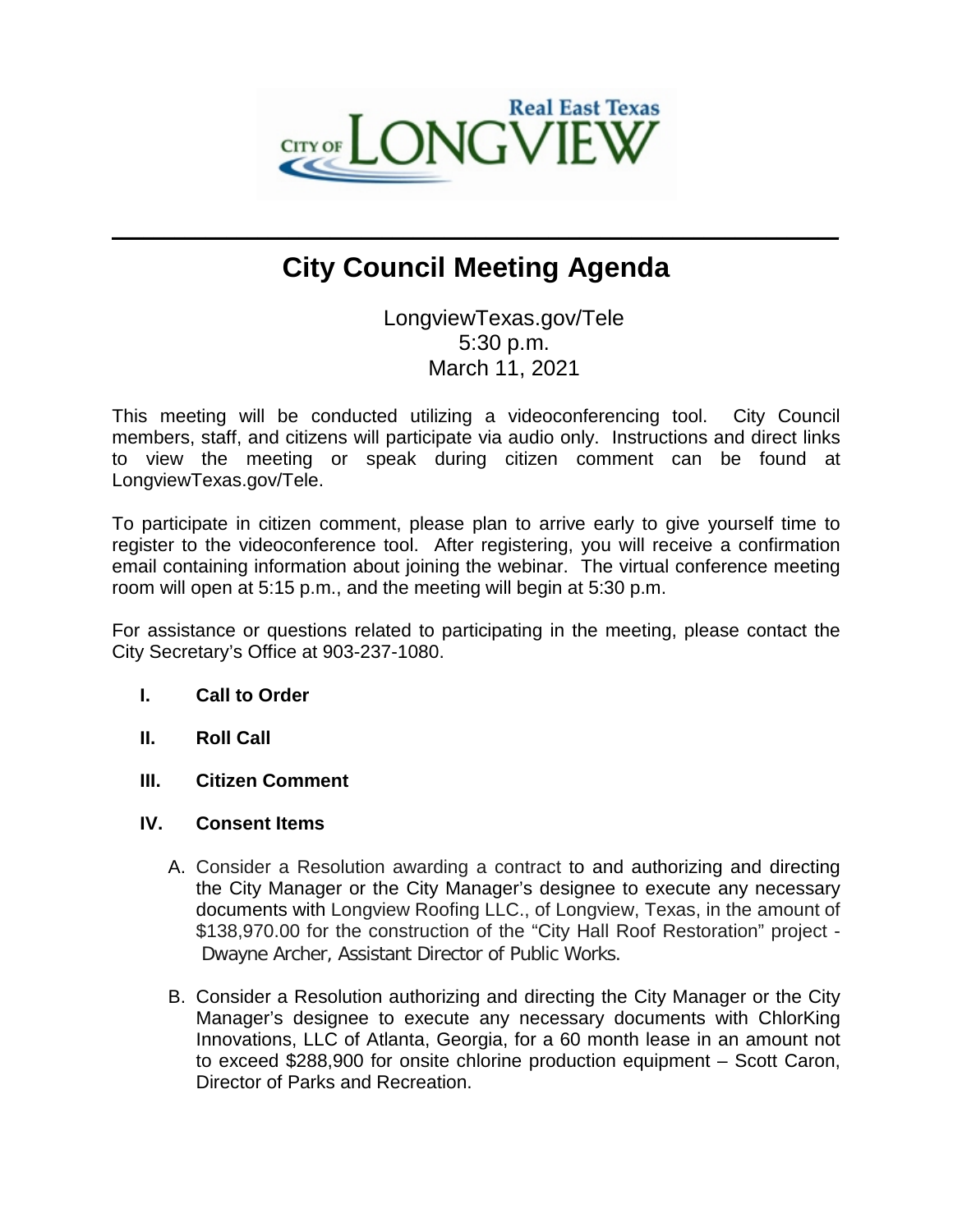- C. Consider a Resolution authorizing the City Manager or his designee to negotiate and execute an agreement between the City of Longview and East Texas Professional Credit Union for sewer service outside the city limits – Rolin McPhee, P.E. Director of Public Works.
- D. Consider a Resolution awarding a contract to and authorizing and directing the City Manager or the City Manager's designee to execute any necessary documents with Lone Star Equipment Company of Henderson, Texas, in the amount of \$1,273,140.00 for the construction of the "2021 Chip Seal Project" project - Rolin McPhee, P.E., Director of Public Works.
- E. Consider a Resolution awarding a contract to and authorizing and directing the City Manager or the City Manager's designee to execute any necessary documents with John Wright Construction, Inc. of Henderson, Texas, in the amount of \$144,461.25 for the construction of "Pressure Grout Abandoned Lines on FM 2206" project. - Rolin McPhee, P.E., Director of Public Works.
- F. Consider a Resolution authorizing and directing the City Manager's or the City Manager's designee to negotiate and execute an agreement with Pine Tree ISD for a joint election May 1, 2021 – Angie Shepard, City Secretary.
- G. Consider approval of minutes of the February 11 and February 24, 2021 City Council meeting– Angie Shepard, City Secretary.
- H. Acceptance of the December 31, 2020 City of Longview Quarterly Investment Report – Angela Coen, Director of Finance.

# **V. Zoning Item**

**A PUBLIC HEARING** will be held to consider a request filed by LEDCO to abandon a portion of an 80 foot street right-of-way known as Mickey Melton Boulevard and all of an 80 foot street right-of-way known as J.R. Curtis Circle consisting of a total of approximately 5.984 acres located within the LEDCO North Business Park, south of F.M. 1844 and north of L.L. Mackey Parkway. - Angela Choy, AICP, City Planner.

# **VI. Mayor Mack Scholarship**

## **VII. Items of Community Interest and COVID update**

## **VIII. Adjourn**

Any final action, decision, or vote on a matter deliberated in a closed meeting will only be taken in an open meeting that is held in compliance with Texas Government Code, Chapter 551. The City Council reserves the right to adjourn into a closed meeting or executive session as authorized by Texas Government Code, Sections 551.001, et seq. (the Texas Open Meetings Act) on any item on its open meeting agenda in accordance with the Texas Open Meetings Act, including, without limitation Sections 551.071-551.088 of the Texas Open